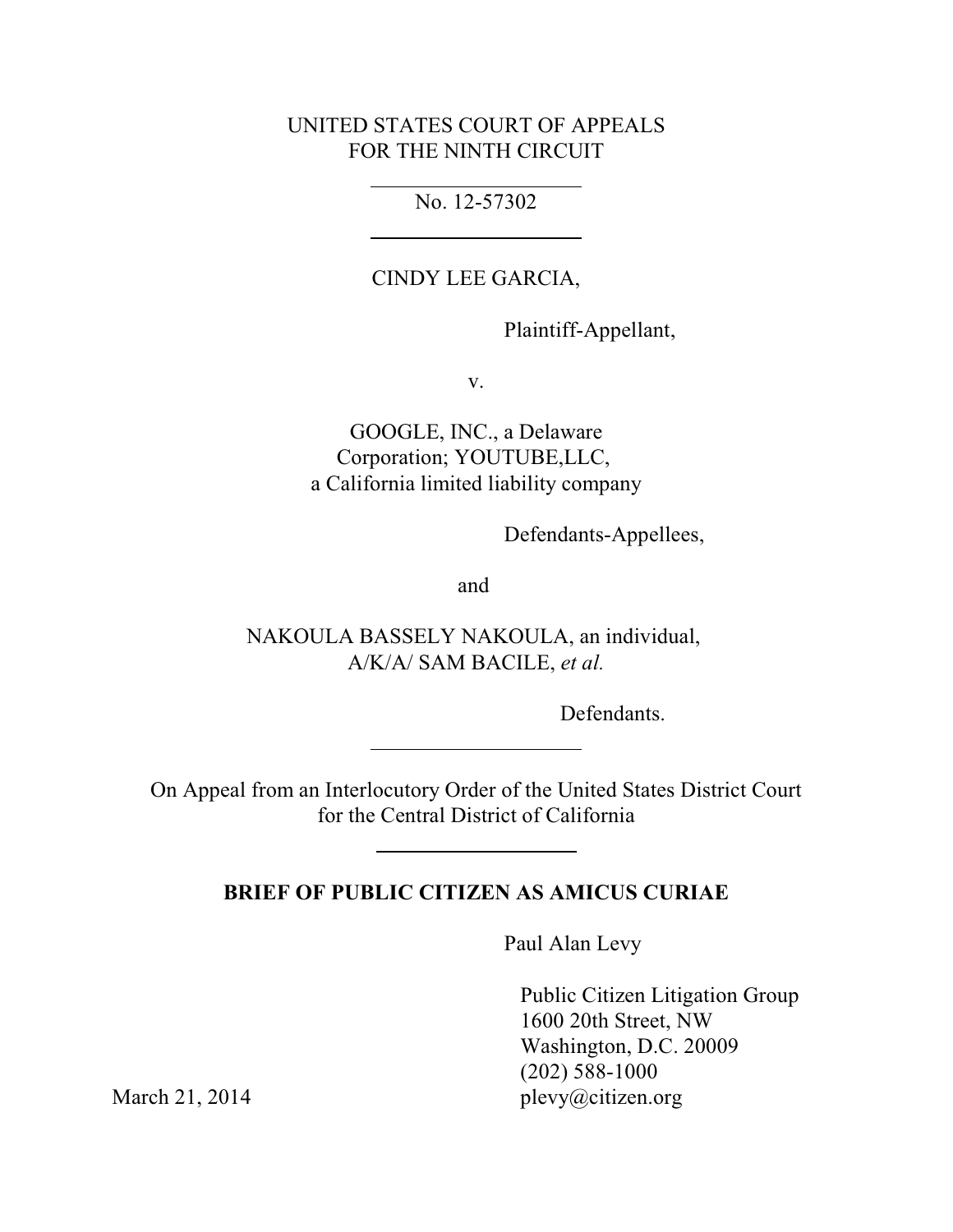|     | Certification Under Rules 26.1 and 29(c)(5). $\dots \dots \dots \dots \dots \dots \dots \dots \dots \dots$                     |
|-----|--------------------------------------------------------------------------------------------------------------------------------|
|     |                                                                                                                                |
|     |                                                                                                                                |
|     |                                                                                                                                |
| I.  | Considerations, Other Than the Merits of the Underlying<br>Copyright Claim, Bearing on the Propriety of a Preliminary          |
| II. | Garcia Might Have Attained the Outcome She Seeks by Pursuing<br>Established State-Law Claims Against the Individual Defendants |
|     |                                                                                                                                |
|     |                                                                                                                                |
|     |                                                                                                                                |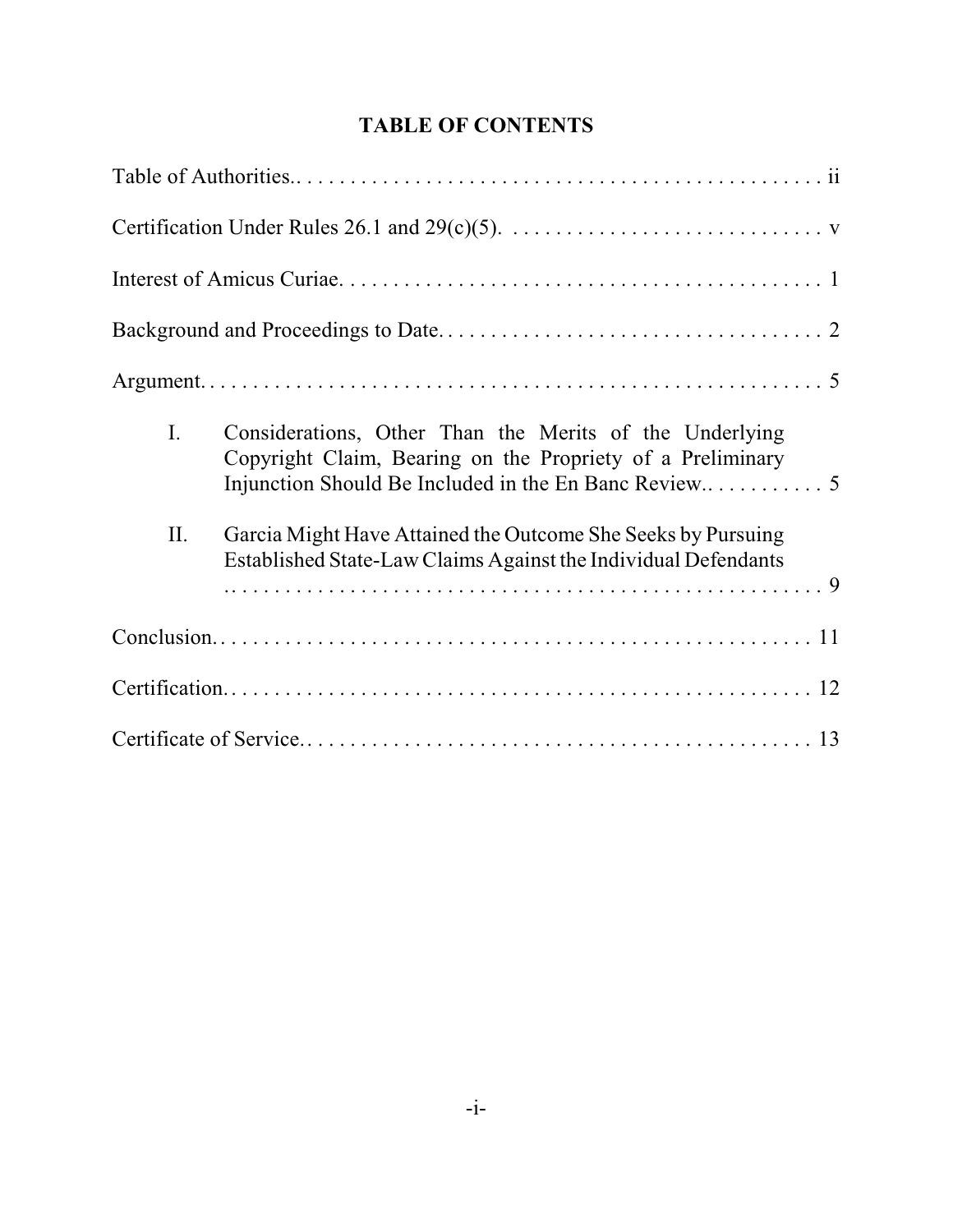# **TABLE OF AUTHORITIES**

# **CASES**

| Apple Computer v. Formula International, |
|------------------------------------------|
| Auburn Police Union v. Carpenter,        |
| Balboa Island Village Inn v. Lemen,      |
| Bank Julius Baer v. Wikileaks,           |
| Bantam Books v. Sullivan,                |
| Barnes v. Yahoo, Inc.,                   |
| Batzel v. Smith,                         |
| Blockowicz v. Williams,                  |
| Carroll v. Comm'rs of Princess Anne,     |
| eBay Inc. v. MercExchange, LLC,          |
| Eldred v. Ashcroft,                      |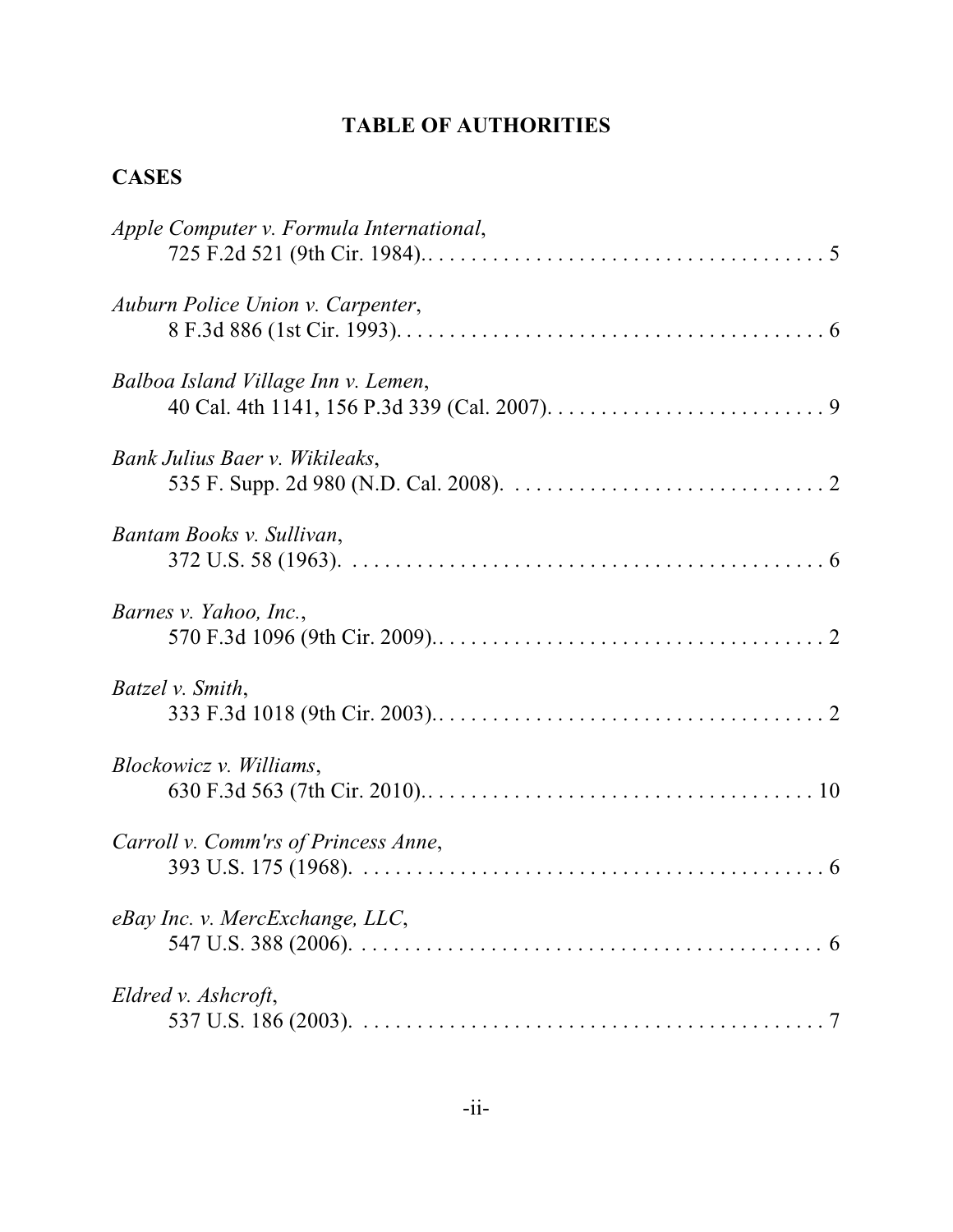| Fair Housing Council of San Fernando Valley v. Roommates.com, LLC,     |
|------------------------------------------------------------------------|
| Flexible Lifeline System v. Precision Lift,                            |
| Giordano v. Romeo,                                                     |
| Hurley v. Irish American Gay, Lesbian, and Bisexual Group of Boston,   |
| Overstreet v. Carpenters Local 1506,                                   |
| Perfect 10, Inc. v. CCBill LLC,                                        |
| Perfect 10, Inc. v. Google, Inc.,                                      |
| Practice Management Information Corp. v. American Medical Association, |
| Procter & Gamble Co. v. Bankers Trust Co.,                             |
| Rosemont Enterprises v. Random House,                                  |
| Suntrust Bank v. Houghton Mifflin Co.,                                 |
| Tory v. Cochran,                                                       |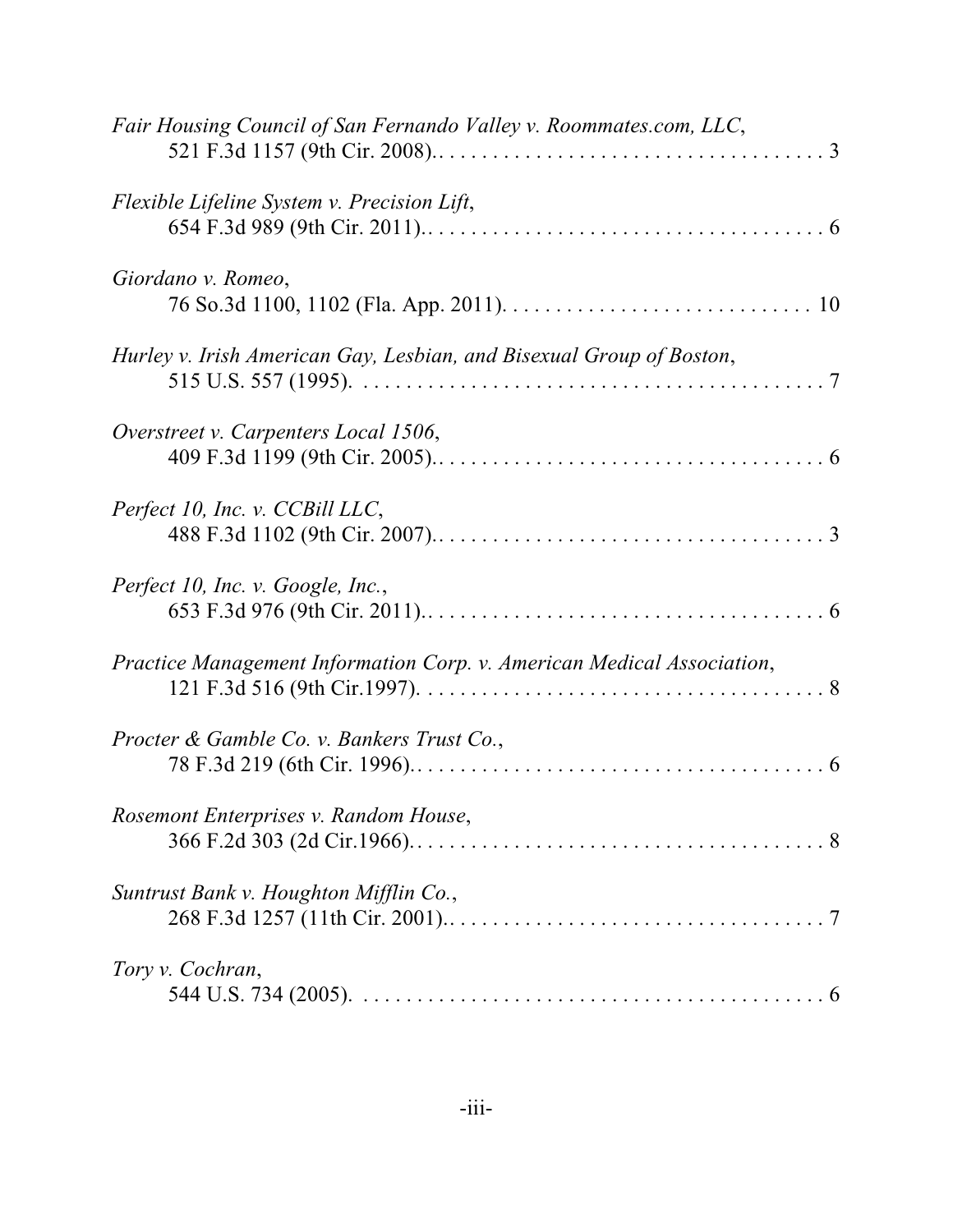| Tucker v. Pacific Bell Mobile Services,<br>208 Cal. App. 4th 201, 145 Cal.Rptr.3d 340 (Cal. App. 2012). 10 |
|------------------------------------------------------------------------------------------------------------|
| Ty v. Publications International,                                                                          |
| Universal Communication Systems v. Lycos, Inc.,                                                            |
| Video Pipeline v. Buena Vista Home Entertainment,                                                          |
| <b>CONSTITUTION AND STATUTES</b>                                                                           |
| <b>United States Constitution</b>                                                                          |
|                                                                                                            |
| Communications Decency Act,                                                                                |
|                                                                                                            |
|                                                                                                            |
|                                                                                                            |
| <b>MISCELLANEOUS</b>                                                                                       |

| Hutcherson, How To Remove Ripoff Reports From Google – Not Just Bury Them, |  |
|----------------------------------------------------------------------------|--|
| http://searchengineland.com/                                               |  |
| how-to-remove-ripoff-reports-from-google-not-just-                         |  |
|                                                                            |  |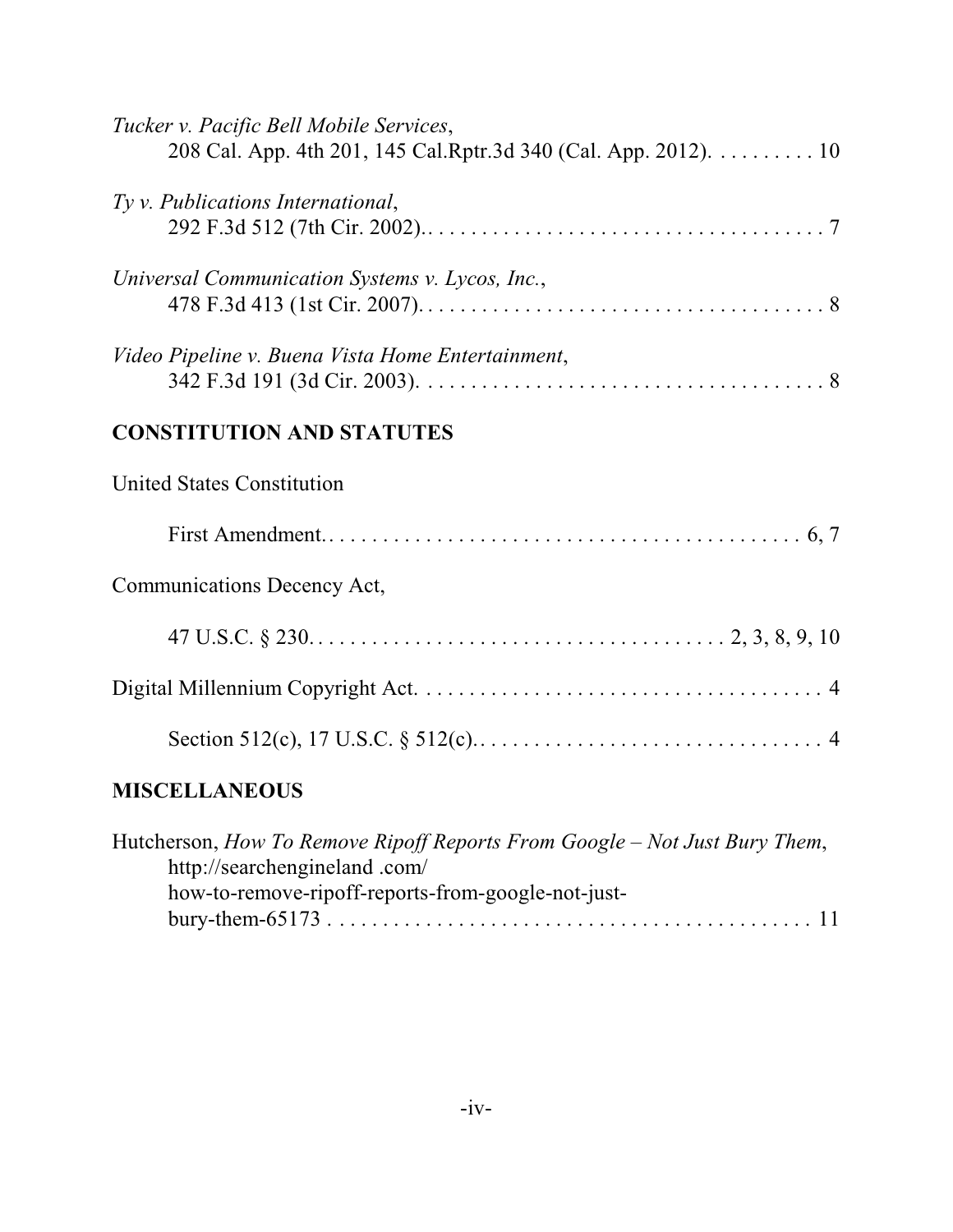### **CERTIFICATION UNDER RULES 26.1 AND 29(c)(5)**

Public Citizen is a non-profit corporation. No other corporation owns it, and it does not own any other companies. This brief was written by undersigned counsel, with the assistance of his colleagues at Public Citizen. No party and indeed no other person other than Public Citizen staff has participated in writing or editing this brief, or has paid anything toward the production or filing of the brief.

/s/ Paul Alan Levy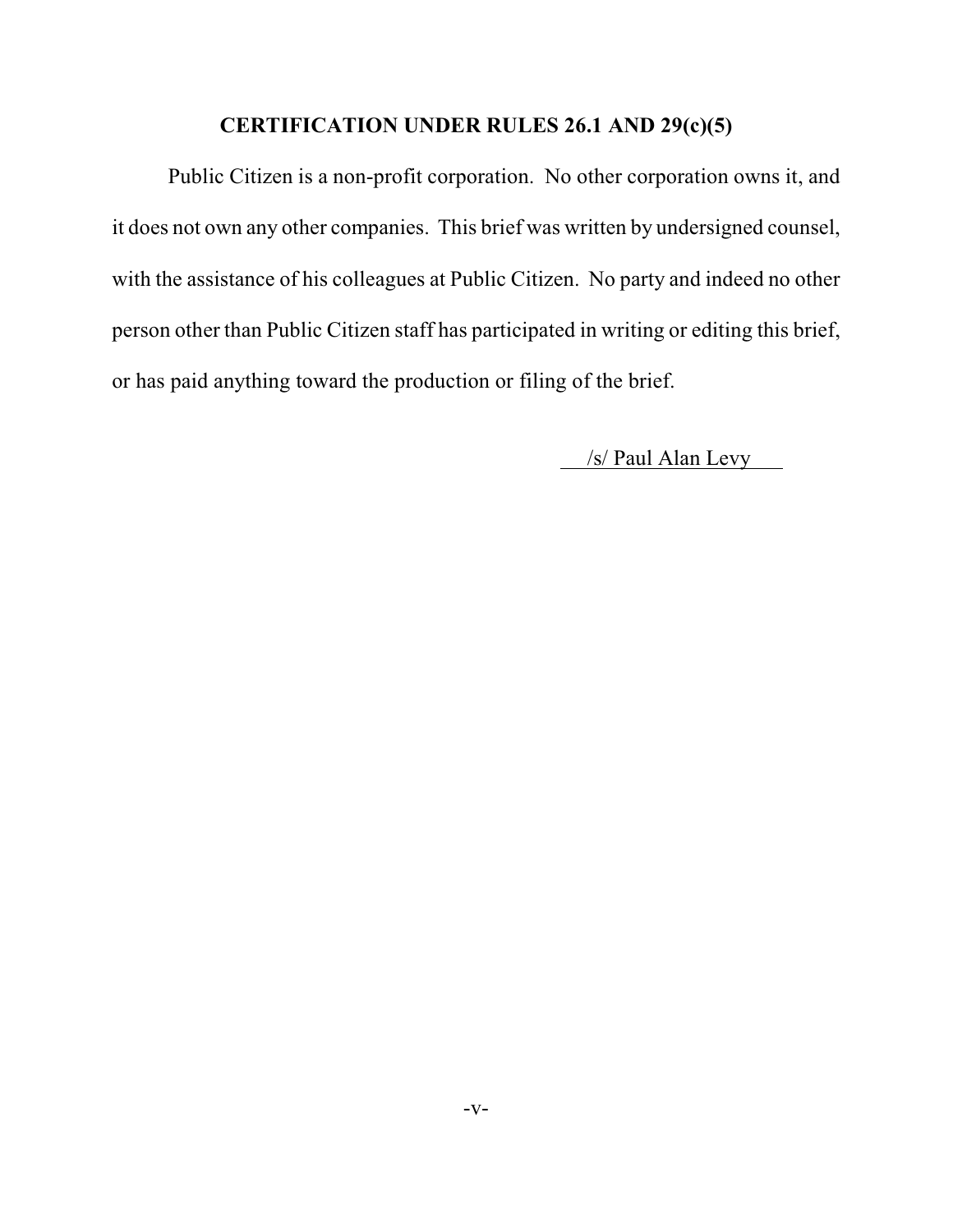Public Citizen submits this brief addressing issues raised by the pending petition for rehearing en banc of the Court's February 26 decision requiring Google to remove immediately a film entitled *Innocence of Muslims* from its platforms worldwide and to prevent further uploads. Public Citizen takes no position on the novel copyright claims before the Court but addresses several other considerations that should inform the Court's decision about whether to review the preliminary injunction en banc.

#### **Interest of Amicus Curiae**

Public Citizen is a Washington, DC-based public interest organization that has 300,000 members and supporters nationwide, approximately 75,000 of them in the Ninth Circuit. Since its founding in 1971, Public Citizen has urged citizens to speak out about a variety of large institutions, including corporations, government agencies, and unions, and it has sought in many ways to protect the rights of consumers, citizens and employees to voice their views. The Internet provides a tremendous opportunity for ordinary citizens to express their views and to have them heard; by the same token, it enables consumers to obtain information to protect their economic and political interests. The legal rules that protect the hosts of third-party speech from being sued over allegedly wrongful speech are critical to the system of online free speech. Without these rules, the cost and risk of litigation—and of making choices about what speech might produce such litigation, and whether that litigation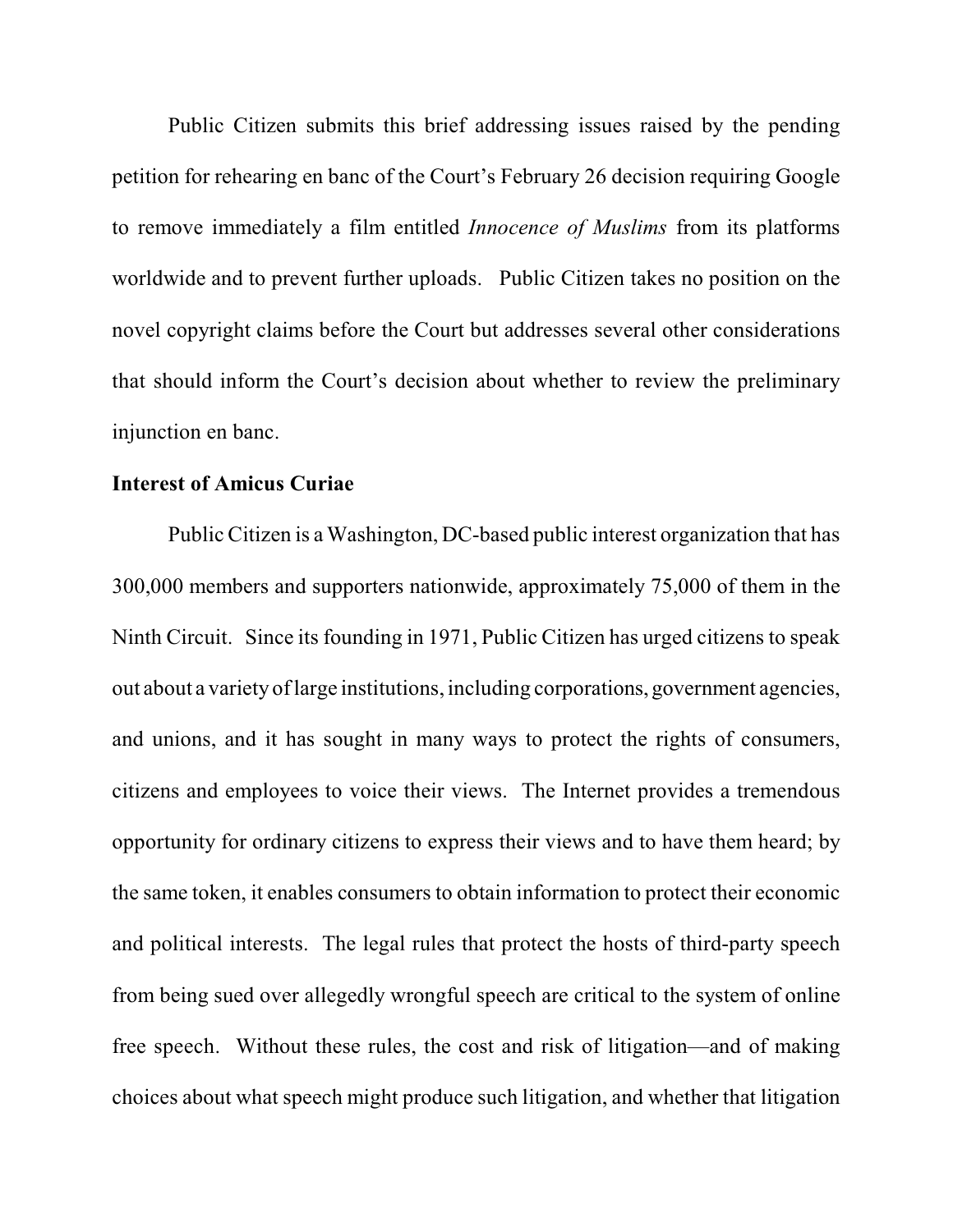would survive summary judgment—could create a heckler's veto keeping much valuable speech offline. All too often, businesses sue hosts to suppress critical expression instead of actively pursuing the actual critics who have allegedly engaged in tortious speech. Consequently, Public Citizen lawyers often represent not just consumers who criticize businesses and political figures, but also online hosts in defense of their right not to be sued for hosting controversial content, based on both 47 U.S.C. § 230 and the doctrine against prior restraints. Public Citizen has been amicus curiae or an intervenor in cases raising such issues in this Circuit. *E.g.*, *Barnes v. Yahoo, Inc.*, 570 F.3d 1096 (9th Cir. 2009); *Batzel v. Smith*, 333 F.3d 1018 (9th Cir. 2003); *Bank Julius Baer v. Wikileaks*, 535 F. Supp.2d 980, 985 (N.D. Cal. 2008).

#### **Background and Proceedings to Date**

The record reveals that plaintiff Cindy Lee Garcia was seriously abused by the individual defendants. She was hired for a bit role in a movie called *Desert Warriors,* given a short script to read in English, and filmed performing that role. But a fivesecond clip of her performance was used in a very different movie, entitled *Innocence of Muslims*, with her actual words overdubbed into Arabic to make it appear that she was making statements that Muslims throughout the world find deeply offensive. The film was widely shown and both aroused serious outrage and sparked extensive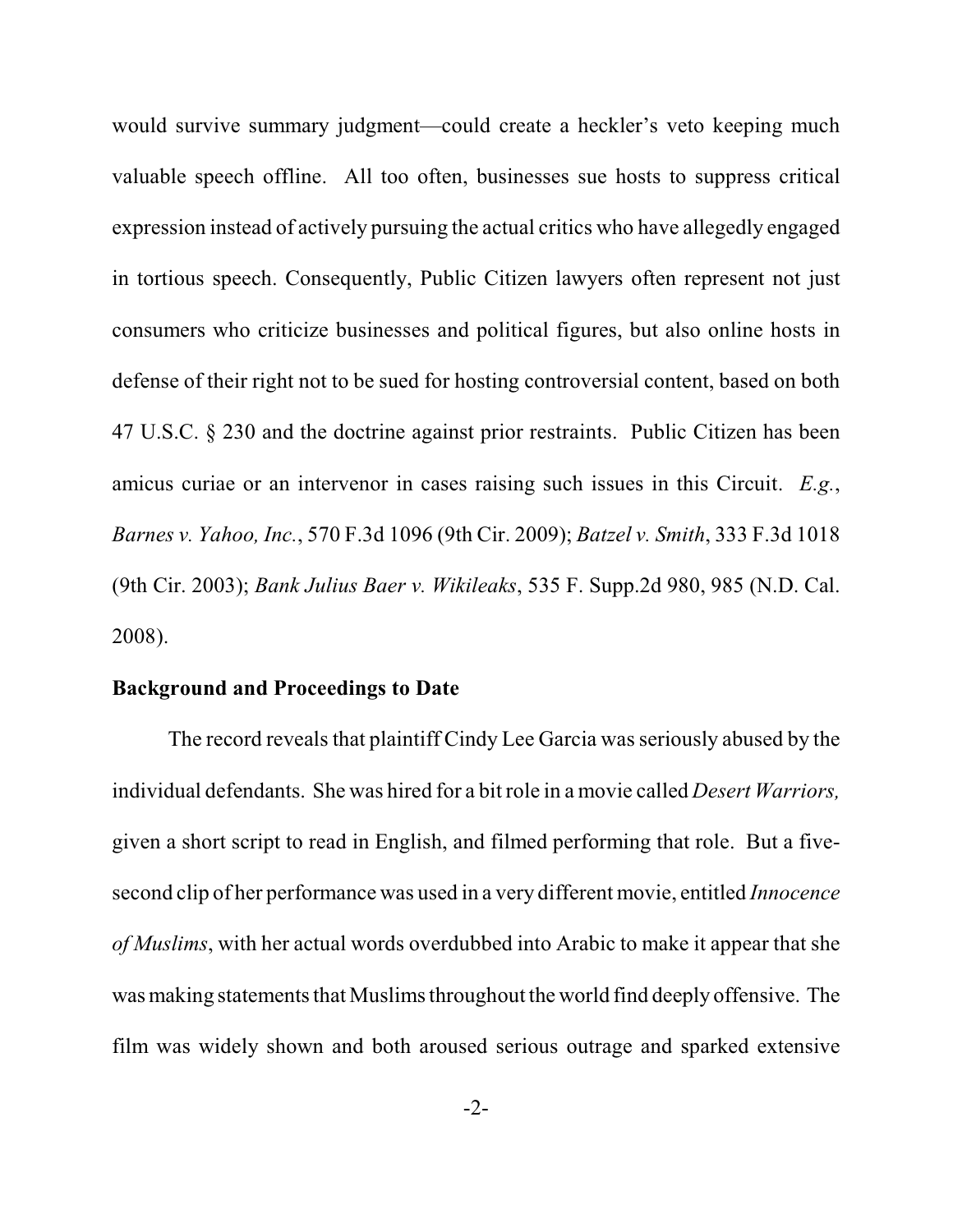violence, a provocation that its authors apparently intended. There was intense news coverage of the reaction, and widespread popular discussion about whether censoring the film would be the right response despite our nation's general commitment to free speech. Among the consequences of the fraudulent conduct that led to Garcia's inclusion in the film were that Garcia was blamed for her participation, and has received death threats.

Garcia had a variety of potential claims against the individual defendants who created the film and uploaded it to YouTube. However, potential claims for fraud, unfair business practices, or libel had a tactical defect—they could not be brought against Google, the owner of YouTube. Because Google provides an interactive computer service, it is protected by the Communications Decency Act, 47 U.S.C. § 230, against being held liable, and indeed against being sued, over content provided by others. *See*; *Fair Housing Council of San Fernando Valley v. Roommates.com, LLC*, 521 F.3d 1157 (9th Cir. 2008) (en banc); *Perfect 10, Inc. v. CCBill LLC*, 488 F.3d 1102 (9th Cir. 2007). Consequently, such causes of action would not have achieved the court order that she desired: an order directly compelling Google to remove from YouTube the video showing her participation.

Section 230 does not protect interactive computer service providers against being sued for intellectual property claims. Consequently, Garcia also asserted that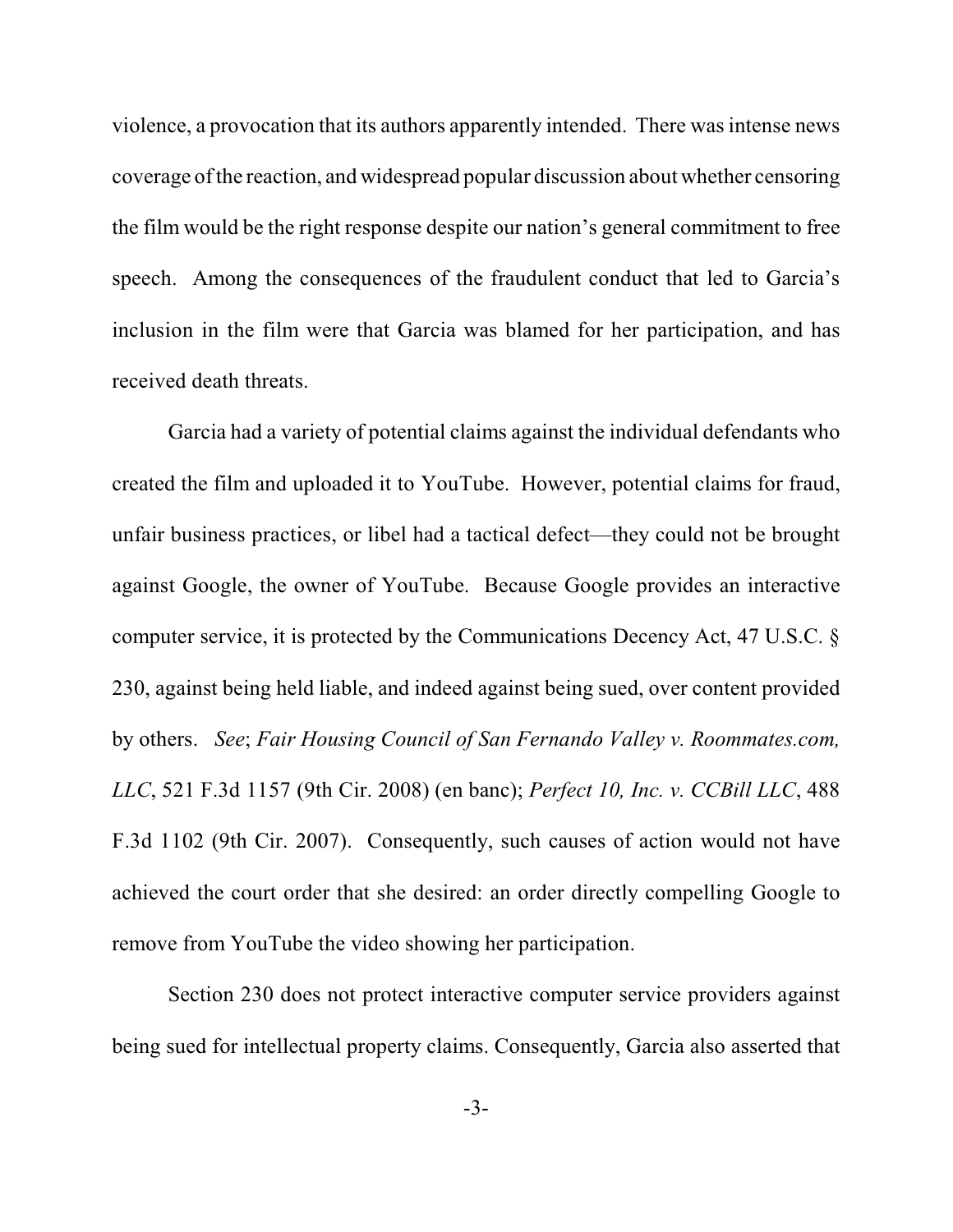her performance was independently copyrighted. Invoking this theory, she served notices on Google under the Digital Millennium Copyright Act ("DMCA"), which provides interactive computer services providers with a safe harbor against liability for copyright infringement, so long as they comply with various conditions including the removal of infringing matter when they receive "takedown" notices meeting the formal requirements of  $\S$  512(c) of the DMCA. When Google refused to remove *Innocence of Muslims* because it rejected Garcia's claim of copyright in her performance, Garcia sued Google and the filmmakers for infringement, and sued the individual defendants alleging libel, fraud, and other torts.

Garcia sought a temporary restraining order on an ex parte basis, which the district court denied in light of the fact that the film had been in general distribution for three months at the time relief was sought. The trial court then denied a preliminary injunction both for lack of likely success on the copyright claim and for lack of a showing that removal from YouTube alone would prevent any of the harms she alleged. Although the preliminary injunction was denied sixteen months ago, the docket in the district court indicates that she has done nothing to pursue her claims for damages or injunctive relief against the individual defendants—neither proof of service, nor a motion for summary judgment or any other relief against the individual defendants, has been filed.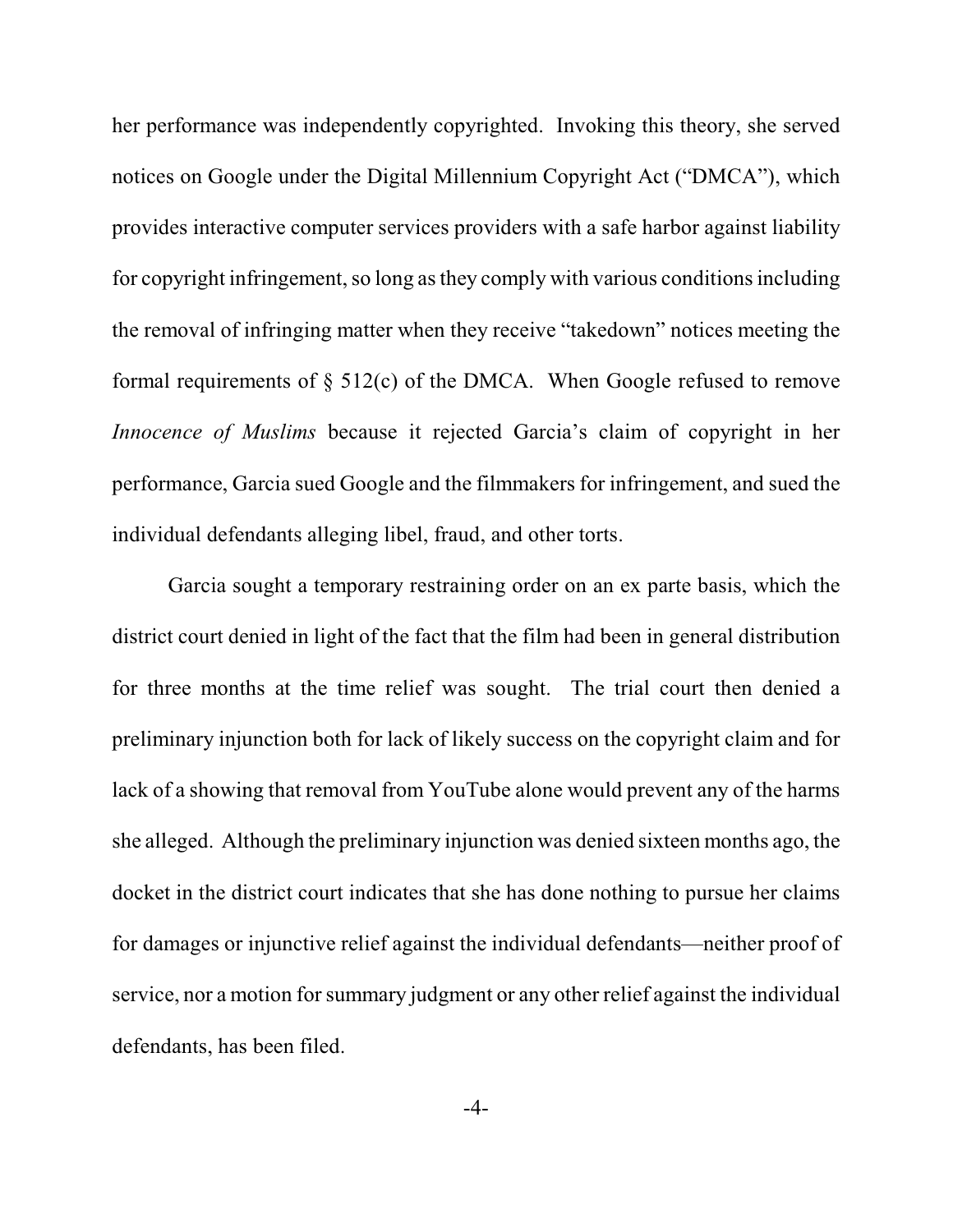Garcia appealed the denial of the preliminary injunction, and a divided panel of this Court held that she was likely to succeed on her copyright claims. The panel majority ordered Google to remove the movie from YouTube, later clarifying its order to specify that the movie could be reposted so long as Garcia's performance was deleted. Google sought en banc review both of the panel's preliminary injunction ruling, and of the panel's refusal to stay its injunction pending the completion of en banc review. En banc review of the stay has been denied, but the request for en banc review of the preliminary injunction is pending.

#### **Argument**

## **I. Considerations, Other Than the Merits of the Underlying Copyright Claim, Bearing on the Propriety of a Preliminary Injunction Should Be Included in the En Banc Review.**

Until recently, this Court and many others assumed that, once a court has found that a copyright holder is likely to succeed on the merits of showing copyright infringement, irreparable injury could be presumed and thus issuance of a preliminary injunction would follow. *Apple Computer v. Formula Int'l*, 725 F.2d 521, 525 (9th Cir. 1984). That assumption was upended when the Supreme Court decided that the mere presence of an injunctive remedy in the patent statute did not excuse courts from considering the four traditional factors before deciding whether injunctive relief was proper. *eBay Inc. v. MercExchange, LLC*, 547 U.S. 388 (2006). This Court, and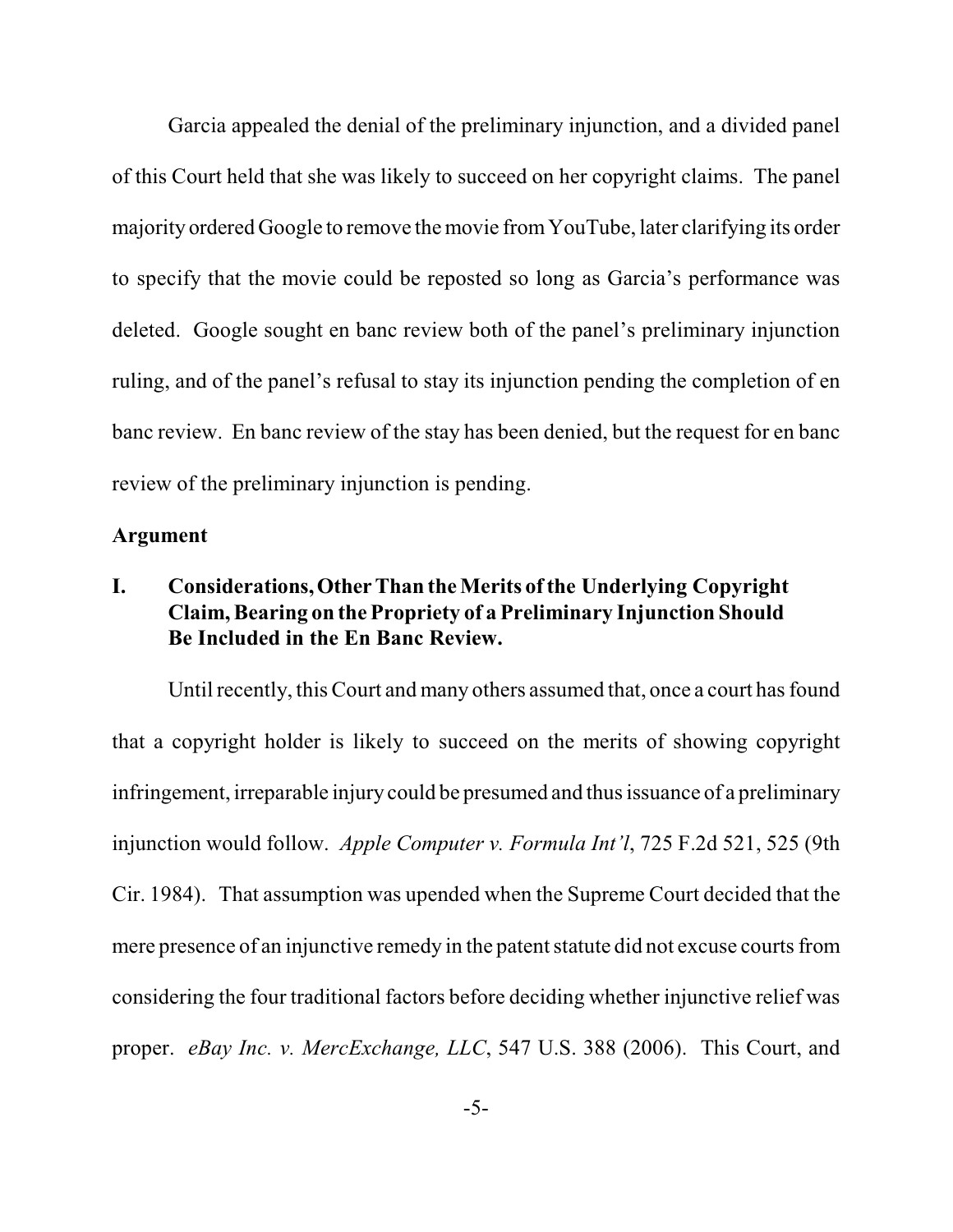others, have recognized that the *eBay* rule applies equally to injunctions in copyright cases. *Flexible Lifeline Sys. v. Precision Lift*, 654 F.3d 989, 990 (9th Cir. 2011); *Perfect 10, Inc. v. Google, Inc.*, 653 F.3d 976, 980-81 (9th Cir. 2011). Consequently, the balance ofirreparable injuries fromgranting or withholding injunctive relief must be considered according to the equities of each case.

In assessing that equitable balance, one of the fundamental rules that applies to the issuance of preliminary relief is that a judge's order that forbids speech because of its content, based only on a preliminary determination of the rights at issue, is a prior restraint. *Tory v. Cochran*, 544 U.S. 734, 738 (2005); *Overstreet v. Carpenters Local 1506*, 409 F.3d 1199, 1218 (9th Cir. 2005). Prior restraints demand the most compelling justification. *Auburn Police Union v. Carpenter*, 8 F.3d 886, 903 (1st Cir. 1993). *See also Carroll v. Comm'rs of Princess Anne*, 393 U.S. 175 (1968). To justify a prior restraint, "publication must threaten an interest more fundamental than the First Amendment itself." *Procter & Gamble Co. v. Bankers Trust Co.*, 78 F.3d 219, 227 (6th Cir. 1996). And although the "speech" in the movie is its creators', Google has a free speech interest in defending its decisions about what speech to allow on its system, just as booksellers are protected against government limits on what books they carry, *Bantam Books v. Sullivan*, 372 U.S. 58 (1963), and organizers of a parade have a First Amendment right to decide what viewpoints may participate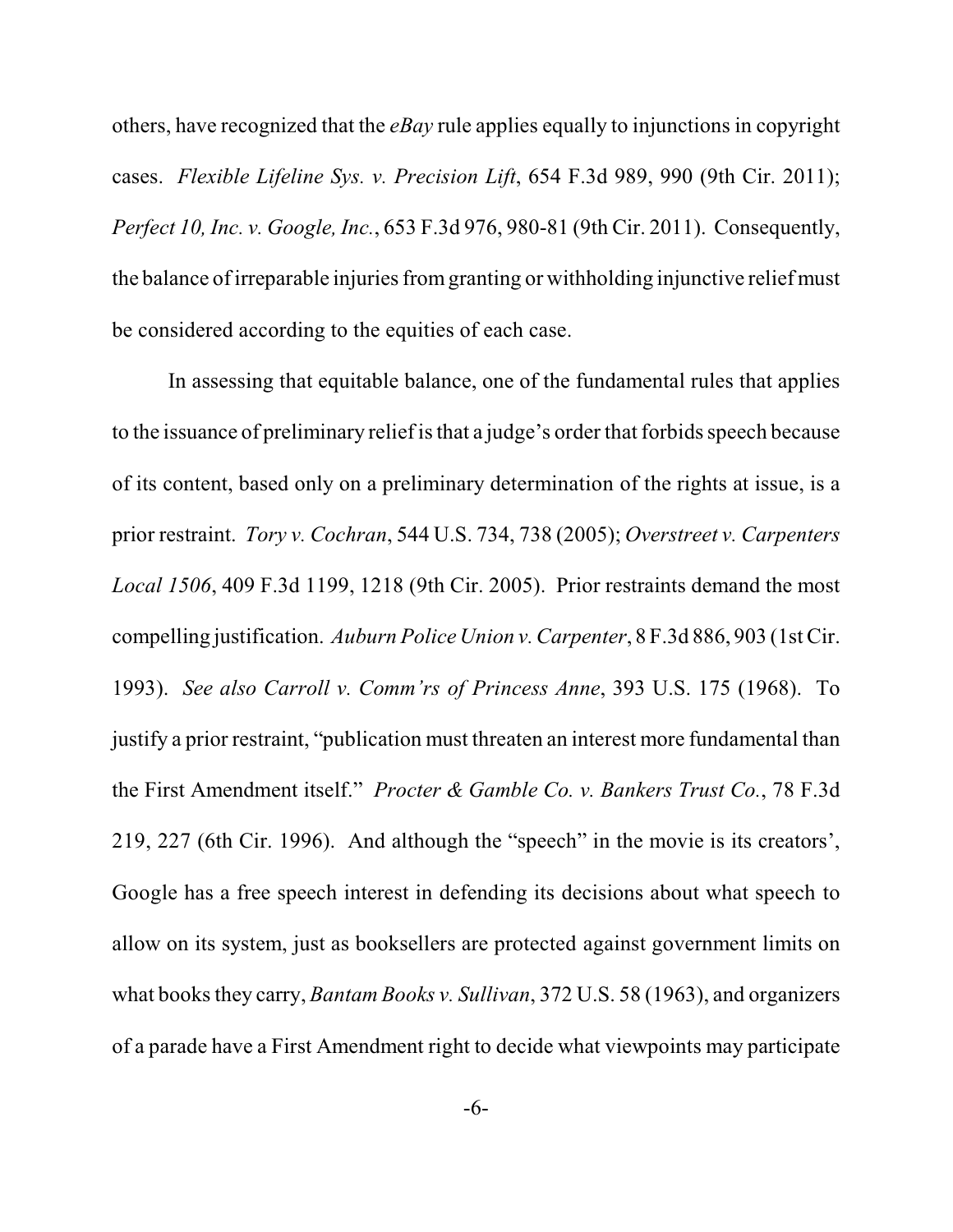in the parade. *Hurley v.Irish American Gay, Lesbian, and Bisexual Group of Boston*, 515 U.S. 557 (1995)

The Supreme Court has held that such copyright doctrines as fair use and the idea/expression dichotomy reflect First Amendment interests and hence can eliminate the need to consider the First Amendment separately in assessing the merits of copyright claims and defenses to those claims. *Eldred v. Ashcroft*, 537 U.S. 186, 219- 221 (2003). But the Court has also recognized that copyright claims are not "categorically immune from challenges under the First Amendment." *Id.* at 221. First Amendment considerations are appropriately considered when a preliminary injunction is issued based on a claim of copyright infringement. *Suntrust Bank v. Houghton Mifflin Co.*, 268 F.3d 1257, 1276 (11th Cir. 2001). *See also Ty v. Publications Int'l*, 292 F.3d 512, 523 (7th Cir. 2002) (First Amendment issue would be presented if fair use did not bar injunction against handbook about beanie babies).

Considering the First Amendment and the doctrine of prior restraint is particularly appropriate in light of the interests that Garcia invoked in support of a preliminary injunction. Garcia's opposition to Google's motion for a stay pending appeal made clear that she seeks injunctive relief not protect the value of her creative work and its copyrighted fixation, but to suppress the work because, as manipulated by the individual defendants, she and others find the content deeply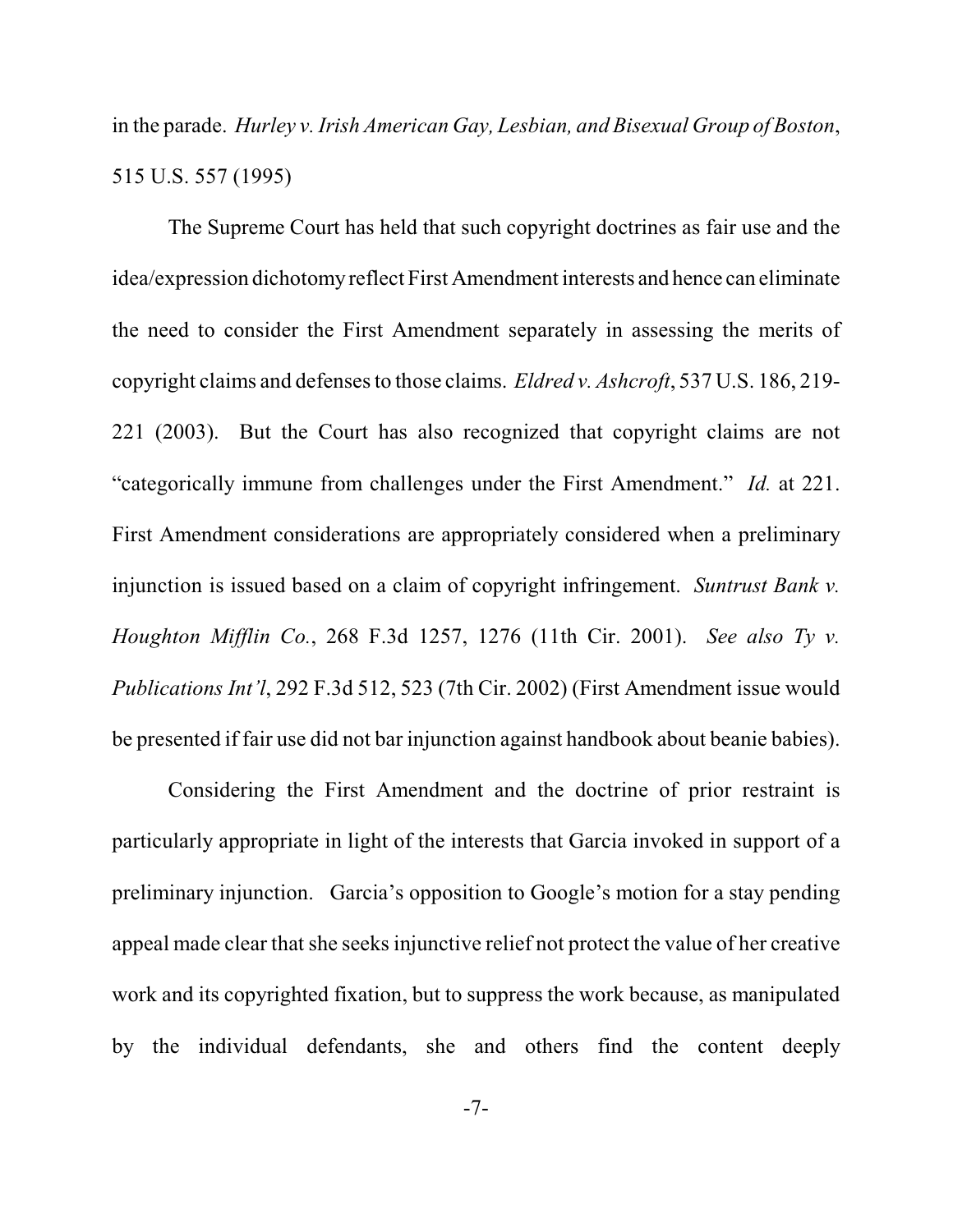offensive—understandably so—and she was personally endangered as a result. This is not copyright injury, but rather libel injury, or fraud injury. In deciding whether to grant en banc review of the panel's significant copyright rulings, the Court should also weigh whether such damage is properly considered in deciding whether to sustain injunctive relief against copyright infringement. *Cf. Universal Communication Systems v. Lycos, Inc.*, 478 F.3d 413 (1st Cir. 2007) (rejecting effort to evade host's section 230 immunity by couching a defamation claim in terms of a trademark theory).

In addition, in holding that Garcia has a potentially valid copyright claim, the panel did not address the doctrine of "copyright misuse." This Court has long recognized that copyright misuse can be a defense to an infringement action, if only by barring the equitable relief of an injunction. *Practice Management Info. Corp. v. American Med. Ass'n*, 121 F.3d 516, 520-521 (9th Cir.1997). And the use of a copyright claim to suppress unwanted expression—a "'copyright holder's attempt to disrupt a copyright's goal to increase the store of creative expression for the public good'"— can constitute copyright misuse. *Video Pipeline v. Buena Vista Home Entertainment*, 342 F.3d 191, 205-206 (3d Cir. 2003), quoting *Rosemont Enters. v. Random House*, 366 F.2d 303 (2d Cir.1966).

The parties, and other amici, will address the merits of Garcia's underlying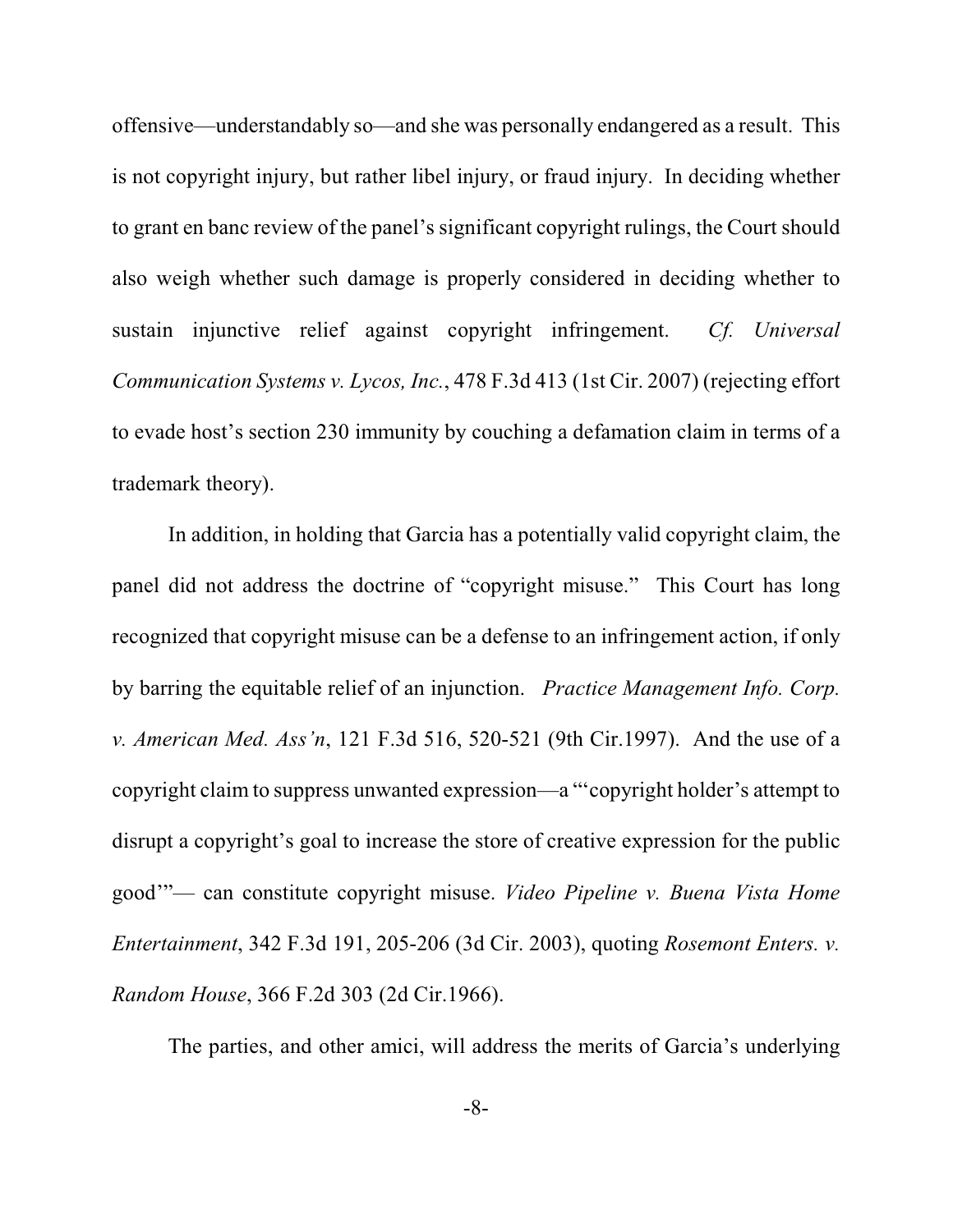copyright claim; Public Citizen does not address that issue here, but rather assumes for these purposes that her claim is valid, and indeed that she otherwise has a strong likelihood of success on her copyright claims. However, the doctrine of copyright misuse undercuts Garcia's argument on irreparable injury, in that the threats to her safety, although certainly powerful as an equitable consideration, do not bear on the equity of a **copyright** injunction because the argument seeks to suppress publication of the film because of its content. In deciding whether to grant en banc review, the Court should consider how these issues affect the balance of equities applicable to the propriety of a preliminary injunction.

## **II. Garcia Might Have Attained the Outcome She Seeks by Pursuing Established State-Law Claims Against the Individual Defendants**.

Even if Garcia's copyright claim is rejected as a basis for issuance of a preliminary injunction against Google, the record reflects that Garcia likely has tenable claims against the individual defendants—that is to say, in section 230 terms, against the information content providers. Although some states hold that equity will not enjoin a libel, California law allows the issuance of a permanent injunction against the repetition of specific statements found to be defamatory, *Balboa Island Village Inn v. Lemen*, 40 Cal.4th 1141, 1149-1154, 156 P.3d 339, 344-348 (Cal. 2007); moreover, injunctive relief is a common remedy for fraud and unfair business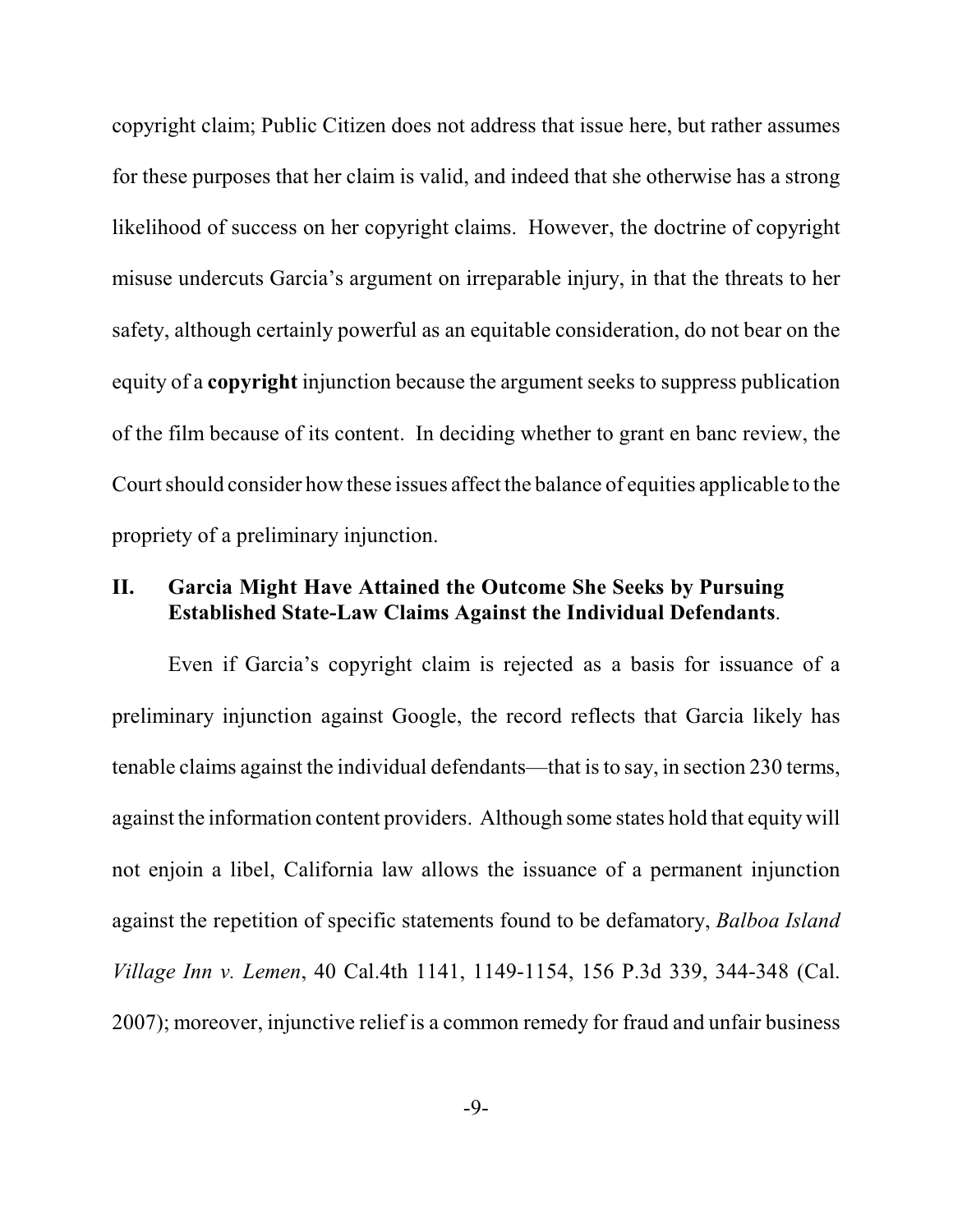practices under California law. *Tucker v. Pacific Bell Mobile Services*, 208 Cal. App.4th 201, 230, 145 Cal.Rptr.3d 340, 364 (Cal. App. 2012). Individual YouTube users retain control of their postings, and have the ability to remove them, such as to obey injunctions.

Garcia might have worried about whether the individual defendants might have flouted such an injunction. But although section 230 bars bringing the state-law claims against Google, and even forbids the issuance of purely injunctive relief against Google based on those claims, *Giordano v. Romeo*, 76 So.3d 1100, 1102 (Fla. App. 2011), *see also Blockowicz v. Williams*, 630 F.3d 563, 565 (7th Cir. 2010), Google, like most online hosts, behaves responsibly when a court of appropriate jurisdiction issues an injunction against the individuals who have posted content using their access to Google's services. Section 230 leaves it to a host's good judgment how to respond in those circumstances, and in Public Citizen's experience, like most hosts, Google typically responds to judgments against content providers by exercising its section 230 discretion to remove the challenged content. Indeed, Google will even take enjoined content hosted elsewhere out of its search index, thus disabling general public access to the material. *See* Hutcherson, *How To Remove Ripoff Reports From Google – Not Just Bury Them*, http://searchengineland .com/ how-to-remove-ripoff-reports-from-google-not-just-bury-them-65173 (last visited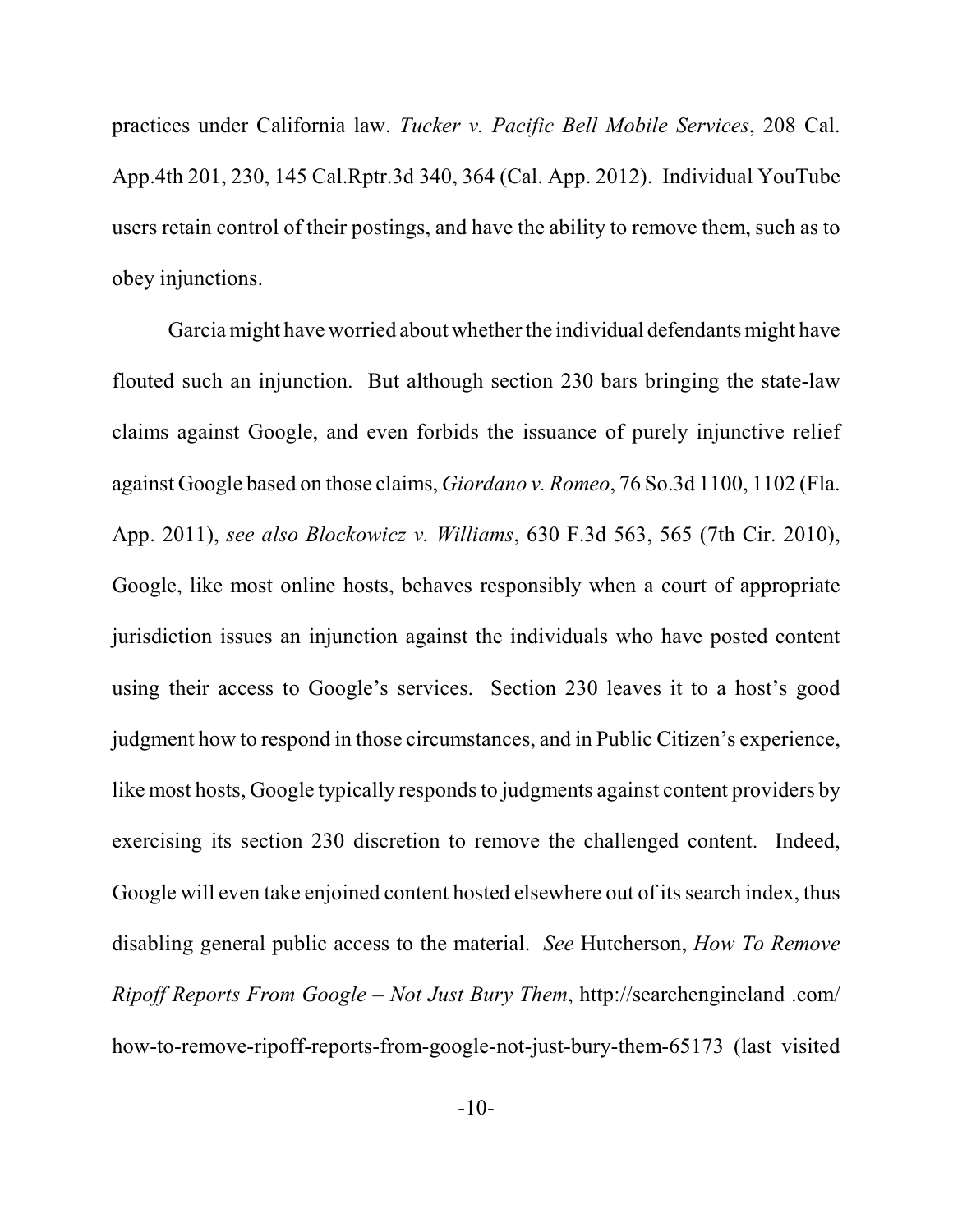March 18, 2014).

Consequently, if Garcia had pursued her state-law claims against the individual defendants, and obtained appropriate relief against them, including injunctive relief, she might well have achieved her objective of removal of the movie, either by action of the enjoined individual defendants or, failing that, by voluntary action of Google. Consequently, a copyright claim is not the only avenue for achieving the relief that Garcia very understandably seeks.

### **Conclusion**

The Court should consider these additional issues in deciding whether en banc review is warranted.

Respectfully submitted,

 /s/ Paul Alan Levy Paul Alan Levy

 Public Citizen Litigation Group 1600 20th Street, NW Washington, D.C. 20009 (202) 588-1000 plevy@citizen.org

Attorney for Public Citizen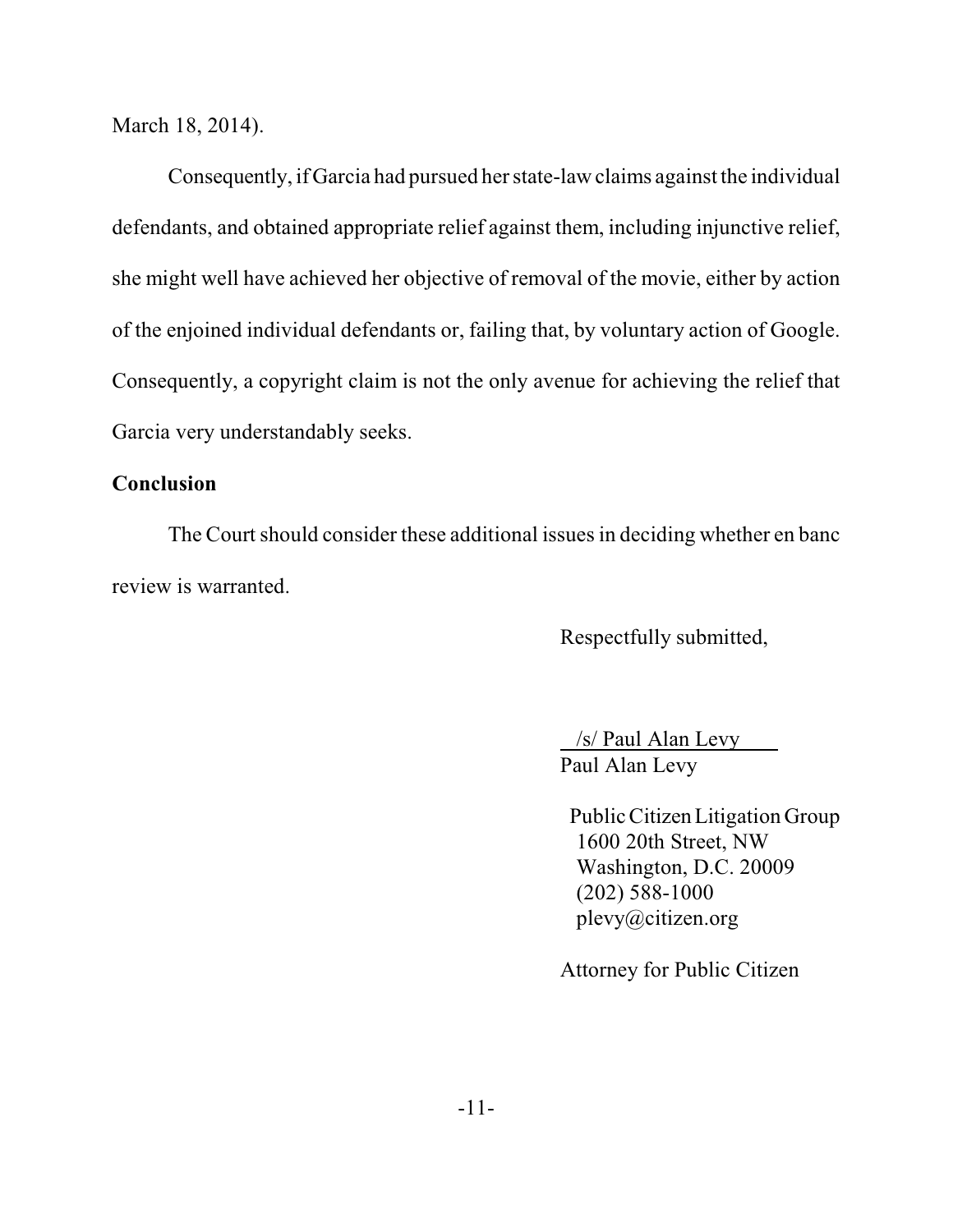# **CERTIFICATION**

I certify that Word Perfect counted 2422 words in the body of this brief.

/s/ Paul Alan Levy